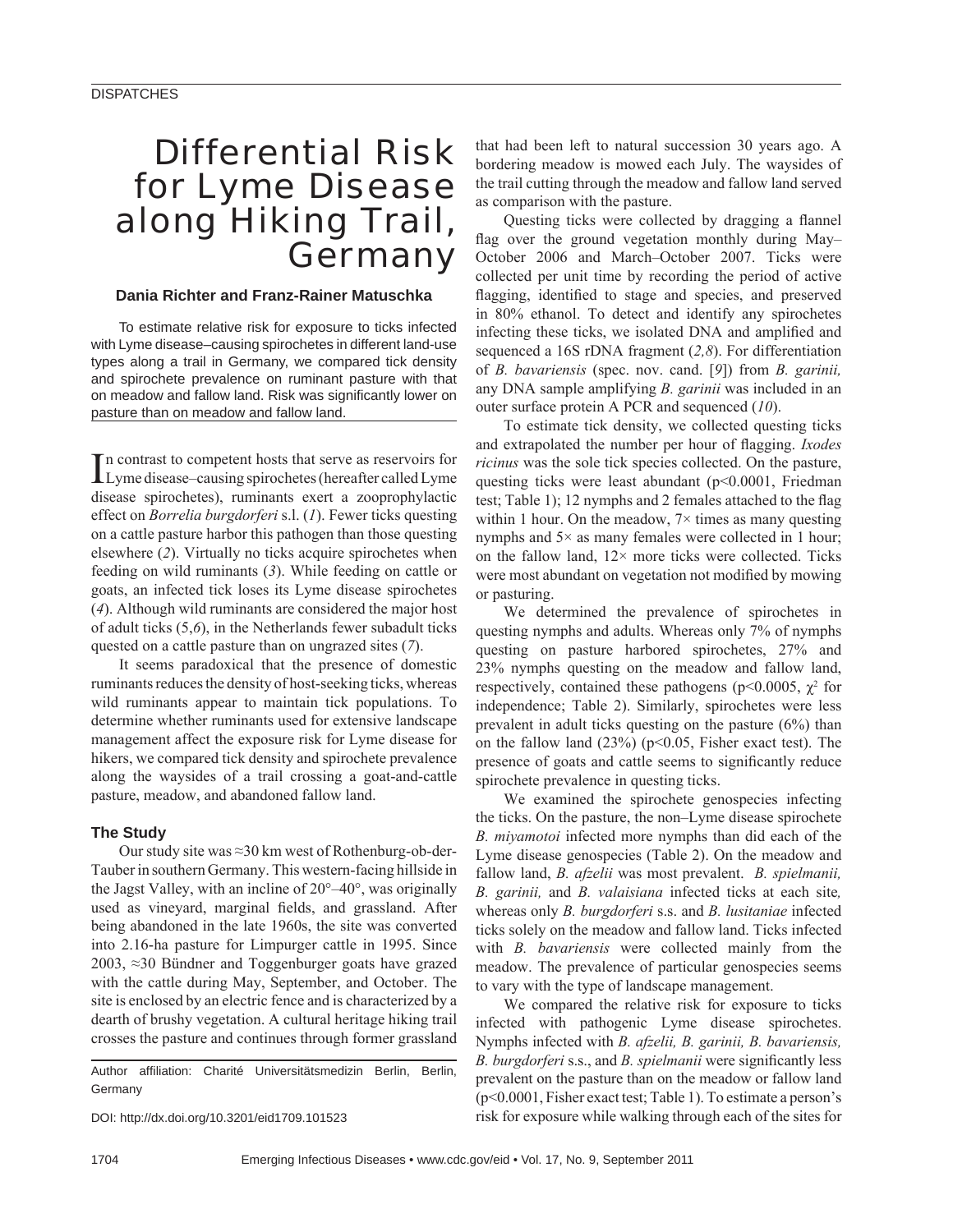| inicated tions along a trail, southern Ochhany, may October 2000 and march October 2007 |                                        |                    |                                                 |                                          |  |  |  |  |  |  |
|-----------------------------------------------------------------------------------------|----------------------------------------|--------------------|-------------------------------------------------|------------------------------------------|--|--|--|--|--|--|
| Study site and tick stage                                                               | Mean no. ticks<br>collected in 1 hour* | No. ticks examined | % Ticks infected with<br>pathogenic spirochetes | Person's risk for<br>exposure in 1 hour† |  |  |  |  |  |  |
| Pasture                                                                                 |                                        |                    |                                                 |                                          |  |  |  |  |  |  |
| Nymph                                                                                   | 11.8                                   | 104                | $3.8+$                                          | 0.45                                     |  |  |  |  |  |  |
| Adult                                                                                   | 2.3                                    | 33                 | 3.0 <sub>5</sub>                                | 0.07                                     |  |  |  |  |  |  |
| Meadow                                                                                  |                                        |                    |                                                 |                                          |  |  |  |  |  |  |
| Nymph                                                                                   | 87.2                                   | 188                | 21.8                                            | 19.01                                    |  |  |  |  |  |  |
| Adult                                                                                   | 10.4                                   | 58                 | 17.2                                            | 1.79                                     |  |  |  |  |  |  |
| Fallow land                                                                             |                                        |                    |                                                 |                                          |  |  |  |  |  |  |
| Nymph                                                                                   | 129.3                                  | 502                | 17.5                                            | 22.63                                    |  |  |  |  |  |  |
| Adult                                                                                   | 38.0                                   | 291                | 13.7                                            | 5.21                                     |  |  |  |  |  |  |

Table 1. Density of *Ixodes ricinus* ticks, prevalence of pathogenic Lyme disease spirochetes, and theoretic risk for exposure to such infected ticks along a trail, southern Germany, May–October 2006 and March–October 2007

\*Nymph or female.

†Theoretic risk for exposure, mean number of questing nymphs or female ticks infected by pathogenic genospecies of spirochetes that cause Lyme disease: *Borrelia afzelii, B. garinii, B. bavariensis, B. burgdorferi s.s., B. spielmanii.*

‡Significantly smaller (p<0.0001 by Fisher exact test).

§Comparison lacks statistical meaning because only 1 adult tick infected with pathogenic spirochetes was collected.

1 hour, we multiplied the number of ticks collected within 1 hour with the rate of infection by pathogenic spirochetes. A person would have to walk through pasture for >2 hours or >14 hours to encounter a nymph or a female, respectively, infected by pathogenic spirochetes. On the meadow land, however, a person would be exposed within 1 hour to as many as 19 such infected nymphs and  $\approx$ 2 females. Walking fallow land for 1 hour, a person would be exposed to  $>22$ such infected nymphs and 5 females. Thus, risk for exposure to a questing tick infected by pathogenic spirochetes on the pasture is 40-fold and 54-fold smaller than on the meadow and fallow land, respectively.

### **Conclusions**

The prevalence of spirochetes in ticks questing along a hiking trail crossing a cattle-and-goat pasture, a meadow, and fallow land in southern Germany differs markedly. Where no domestic ruminants graze,  $\approx 3.5 \times$ more ticks harbor spirochetes than on the pasture. In a previous study in the French Vosges, where cattle graze year-round on a floodplain, the zooprophylactic effect of cattle reduced prevalence of spirochetes in ticks as much as 6-fold (*2*). Not only do larvae fail to acquire spirochetes when feeding on ruminants (*3,11,12*), but previously infected ticks lose their Lyme disease spirochetes (*4*). All Lyme disease genospecies seem to be affected similarly by a tick's blood meal on a ruminant. The prevalence of *B. miyamotoi*, however, remains unchanged independent of the presence of ruminants or mowing. With a frequency of up to 2.9% in ticks questing along the hiking trail studied, *B. miyamotoi* was as prevalent along this trail as in other sites in France, northern Germany, or southern Germany (*4,8,13*). Although domestic ruminants differentially affect these 2 kinds of spirochetes, only few ticks questing on the pasture harbor Lyme disease spirochetes.

Where domestic ruminants browse extensively, they modify the habitat. They keep the vegetation low, presumably generating a somewhat drier, less suitable microclimate for host-seeking ticks. The open habitat structure of a pasture probably displaces potential reservoir hosts by increasing their risk for predation and decreasing the quality and quantity of food (*14,15*). Thus, the remaining ticks on a pasture may be more likely to feed on reservoirincompetent ruminants than on competent reservoir hosts.

| Table 2. Prevalence of Borrelia genospecies in questing nymphal and adult <i>Ixodes ricinus</i> ticks sampled at different sites along a trail,<br>southern Germany, May-October 2006 and March-October 2007 |           |          |                                  |          |          |          |          |     |          |          |          |                |
|--------------------------------------------------------------------------------------------------------------------------------------------------------------------------------------------------------------|-----------|----------|----------------------------------|----------|----------|----------|----------|-----|----------|----------|----------|----------------|
| Study site and                                                                                                                                                                                               | No. ticks | % Ticks  | % Ticks harboring Borrelia spp.* |          |          |          |          |     |          |          |          |                |
| tick stage                                                                                                                                                                                                   | examined  | infected | afz                              | gar      | val      | bur      | lus      | spi | bav      | bis      | miy      | >1 genospecies |
| Pasture                                                                                                                                                                                                      |           |          |                                  |          |          |          |          |     |          |          |          |                |
| Nymph                                                                                                                                                                                                        | 104       | 6.7      | 1.9                              | 1.0      | $\Omega$ | $\Omega$ | $\Omega$ | 1.0 | $\Omega$ | $\Omega$ | 2.9      | 0              |
| Adult                                                                                                                                                                                                        | 33        | 6.1      | 3.0                              | $\Omega$ | 3.0      | 0        | $\Omega$ | 0   | $\Omega$ | $\Omega$ | $\Omega$ | 0              |
| Meadow                                                                                                                                                                                                       |           |          |                                  |          |          |          |          |     |          |          |          |                |
| Nymph                                                                                                                                                                                                        | 188       | 26.6     | 17.6                             | 2.7      | 0.5      | 0.5      | 2.7      | 1.1 | 0.5      | 0.5      | 1.1      | $0.5+$         |
| Adult                                                                                                                                                                                                        | 58        | 17.2     | 10.3                             | 3.4      | 0        | 1.7      | $\Omega$ | 0   | 3.4      | 0        | 0        | $1.7+$         |
| Fallow land                                                                                                                                                                                                  |           |          |                                  |          |          |          |          |     |          |          |          |                |
| Nymph                                                                                                                                                                                                        | 502       | 22.9     | 11.0                             | 5.2      | 4.8      | 0.4      | 0.2      | 1.0 | 0.4      | $\Omega$ | 1.6      | $1.6+$         |
| Adult                                                                                                                                                                                                        | 291       | 23.4     | 6.9                              | 4.5      | 6.9      | 2.7      | $\Omega$ | 0.3 | $\Omega$ | $\Omega$ | 2.4      | $0.3+$         |

\**afz, afzelii; gar, garinii; val, valaisiana; bur, burgdorferi; lus, lusitaniae; spi, spielmanii; bav, bavariensis* (*9*); *bis, bissettii*-like, *miy,miyamotoi.*

†Co-infection of *B. afzelii* and *B. burgdorferi* s.s.

‡Co-infection of *B. garinii* and *B. valaisiana* in 4 nymphs, *B. afzelii* and *B. spielmanii* in 2 nymphs, *B. valaisiana* and *B. lusitaniae* in 1 nymph, *B. spielmanii*  and *B. miyamotoi* in 1 nymph.